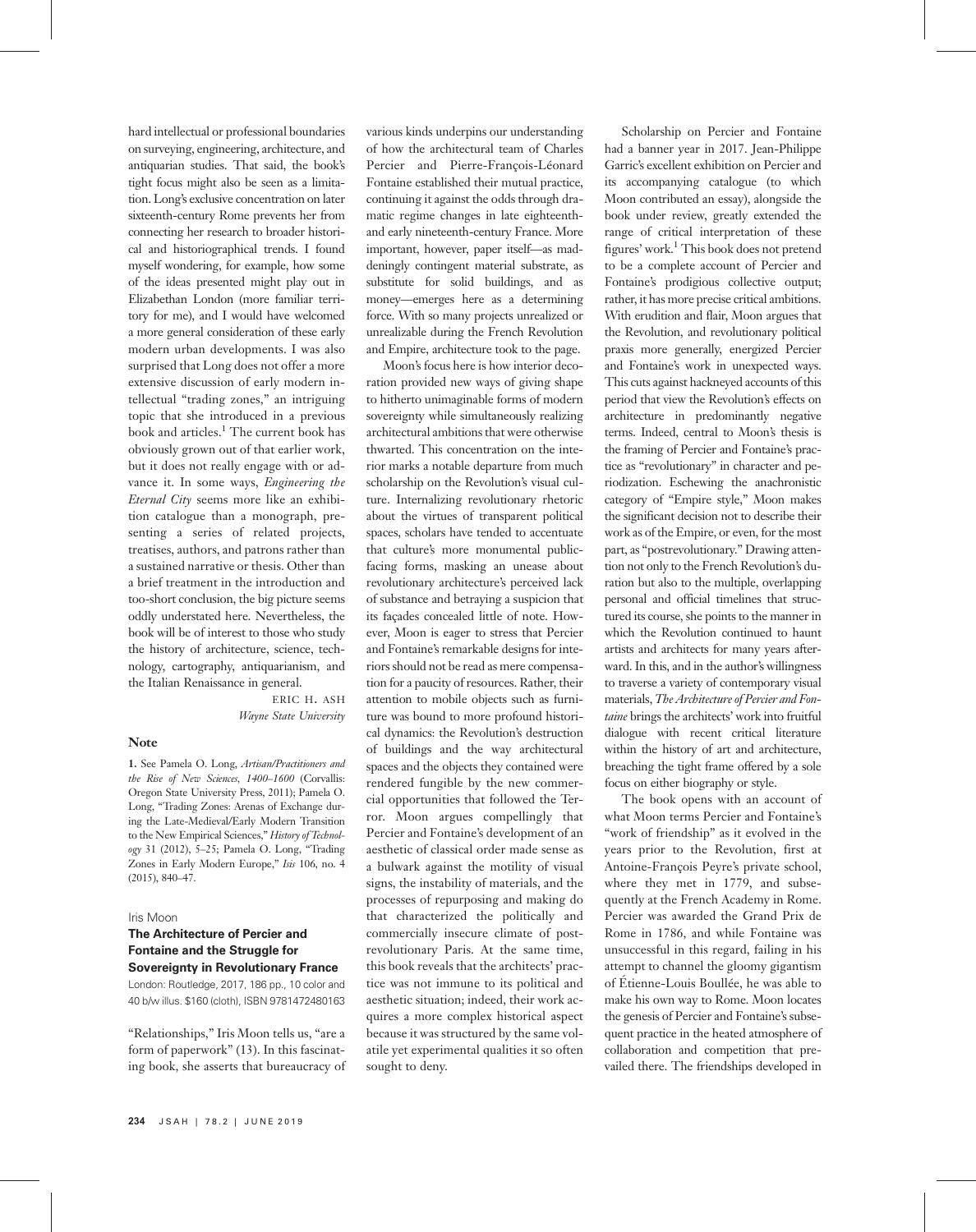Rome, between Percier and Fontaine, but also between the pair and figures such as the architect Claude-Louis Bernier and the painter Jean-Germain Drouais, were fundamental to Percier and Fontaine's ability to navigate the political turbulence of ensuing decades. As has been well documented, friendship—and the economies of desire and emulation that attended it—became politicized in new ways during the 1780s and 1790s. Placing the architects carefully in their milieu on the eve of revolution, this first chapter proceeds with an eye to both architects' pasts and with an eye to the future, as Moon suggests that the designs and ideas Percier and Fontaine committed to paper during this period were instrumental in their subsequent survival of the Terror.

While Percier and Fontaine missed the outbreak of the Revolution—Fontaine returned to Paris in August 1790, and Percier the following year—it played a decisive role for both men. "The remaking of the interior," Moon proposes, "became a strangely precarious and invisible kind of work during the Revolution" (37). At issue was not a vision of interiority as a site for the production of bourgeois subjectivity but rather an understanding of the interior that took seriously the reuse and renewal of residual spaces. Indeed, during the Revolution, Percier and Fontaine were members of the Commune des Arts, participating in debate on which royal monuments should be destroyed and which preserved, and from 1793 Percier collaborated with Alexandre Lenoir on his historicist assemblage of architectural fragments at the Musée des Monuments Français. Tracing the architects' collaboration on designs for the patriotic stage in the early 1790s, Moon observes how the rhetoric of anti-illusionism that governed such designs was translated into their ideas for interiors, including their work on the meeting hall for the National Convention in the former Salle des Machines of the Tuileries Palace. The personal politics of these architects has little bearing here: although we do not know much of the taciturn Percier's beliefs on such matters, the more ebullient Fontaine was clear in his distaste for the Revolution. Subject to suspicion since a trip to London in 1792, however, he was sensible enough not to declare his opinions until many years later.

The vexed question of what exactly a postrevolutionary architecture might comprise, and Percier and Fontaine's investment in a "fundamentally politicized process of changing spaces from the inside" (39), found a complex kind of resolution in the final years of the Consulate and Empire. The book's central chapter, which operates as something of a hinge, concerns Percier and Fontaine's Recueil de décorations intérieures, issued in installments from 1801 to 1812, and its problematic relationship to fashion and commercial culture. Moon's argument here is a powerful one: the Recueil should be viewed not as a durable monument to neoclassical taste but rather as an attempt to stabilize a fundamentally precarious situation, as a redoubt against the ways in which fashion and industry might "threaten to liquidate the authority of architecture and the classical past" (69). The Recueil, Moon contends, is fundamentally marked by this encounter with recent history, and she attends perceptively to its syncopation with contemporary fashion publications such as the Journal des dames et des modes. Moon reads the Recueil alongside prints, fashion plates, and paintings by artists such as Louis-Léopold Boilly, who incorporated the design for Jean-Baptiste Isabey's atelier that appeared as the first plate in the Recueil into the setting for his 1798 Assembly of Artists in the Studio of Isabey. However, a skewed chronology here suggests that at the time of the painting's production this space existed only on the architects' page. The Recueil that emerges from Moon's fine-grained analysis is one rich with historical meaning, and indeed Percier and Fontaine's preliminary discourse to the Recueil, added retrospectively in 1812, made clear that this was a project with ideological and theoretical intentions. Decisive here were processes of mediation—via reproductive prints in particular—whose proliferation, alongside fashion's essential lack of authority, threatened architecture's future. In a postrevolutionary climate in which time was always at stake, the abstractions of pure design offered a defense against the ephemerality that imperiled architectural authority, even as the Recueil's architecture of interiors was bound, irrevocably, to the fashion system.

Chapter 4 takes us to Spain, to one of the few surviving interior spaces featured in

the Recueil, the platinum cabinet, a room designed for the Casa del Labrador, the royal family's summer residence at Aranjuez, designed and built for Charles IV between 1800 and 1806. This small space was developed initially under the auspices of the bronzier Michel-Léonard Sitel, before Percier and Fontaine assumed control. Described by them as yet another "object of commerce" (100), the cabinet, Moon argues, speaks to the political and temporal dissonance of postrevolutionary luxury. Something of a Gesamtkunstwerk, the platinum room demonstrated a political ideology of nature that was distinctively French in tone, departing from the pastoral emphasis on local landscape more commonly seen at the Spanish court. Indeed, the room was constructed entirely in Paris, and Percier and Fontaine did not see it in situ. The design was especially notable for its innovative use of platinum, a material newly replete with revolutionary significance. Platinum was increasingly valued for its precision and permanence, and its constancy as a material had led to its use in France as the standard of measurement in the recently imposed metric system: the official standard meter and kilogram were made from this metal. The platinum cabinet, in Moon's telling, was both an attempt by Percier and Fontaine to render in permanent materials, and in miniature, that which existed in France only on paper and a movable space linked to the speculative prerogatives of Consulate Paris. As such, the cabinet occupies a strange, experimental, and mobile position between the postrevolutionary political culture within which Percier and Fontaine worked and that of ancien régime Spain: this was not an additive iteration of a cohesive "Empire style" but rather a transitional, temporally fraught space structured by the complex ways in which political processes rendered materials uncertain. Moon examines the cabinet in the light of both the implementation of the Republican calendar a few years earlier and the recent collapse of the assignat (in 1803 Percier himself designed high-denomination bills for the Banque de France). "Shaped," as Moon observes, "by the Revolution's continuing reconceptualization of temporality and the search for forms of permanence" (101), the platinum cabinet staged an uncomfortable confrontation of new and old.